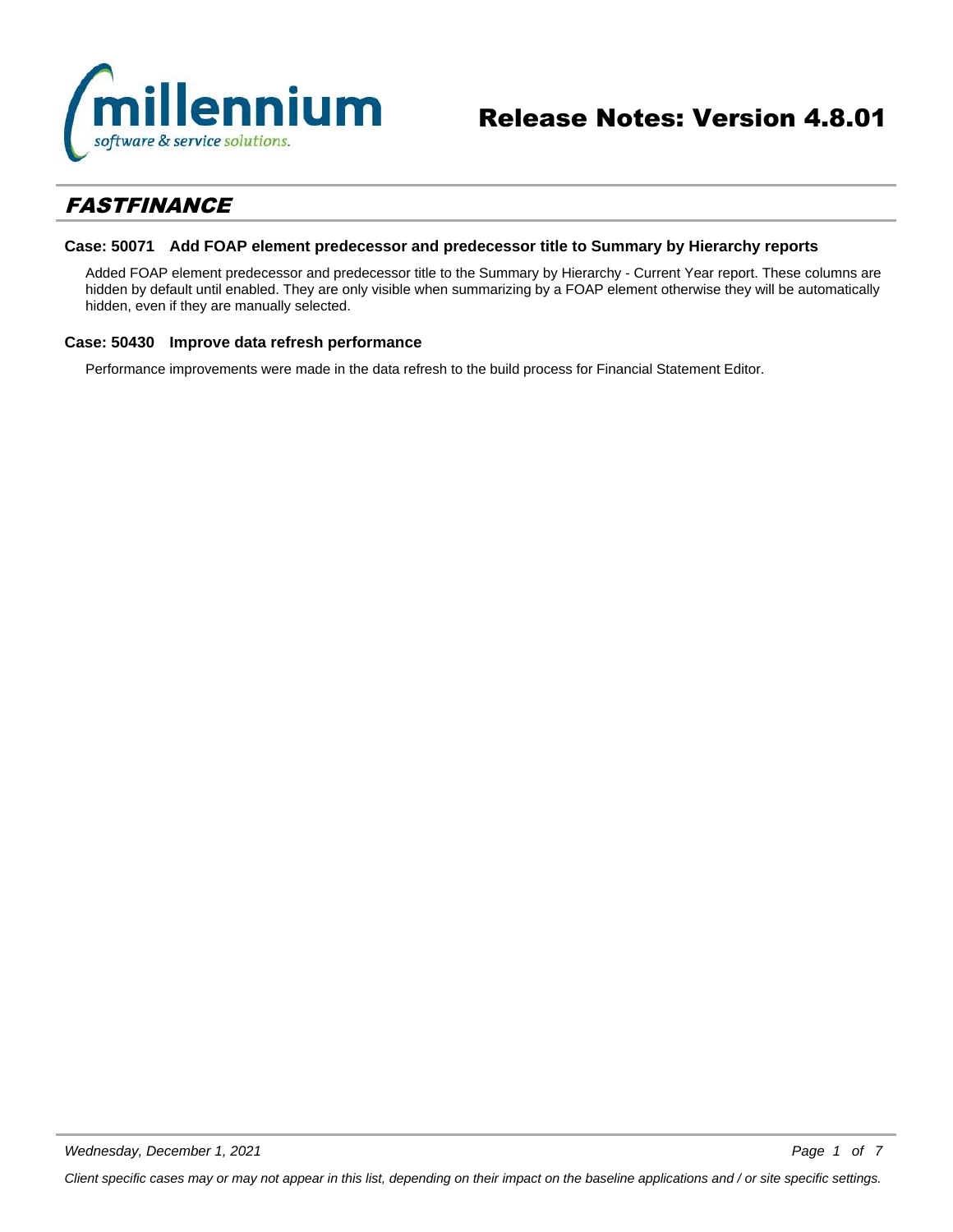

# *FASTHR*

# **Case: 50292 New Report: Employee Phone Numbers**

Created a new report named Employee Phone Numbers. This will display all the different Tele Code types of numbers for each employee. To get a report with the Tele Codes across the top in columns you can crosstab the report using the Advanced Options tab.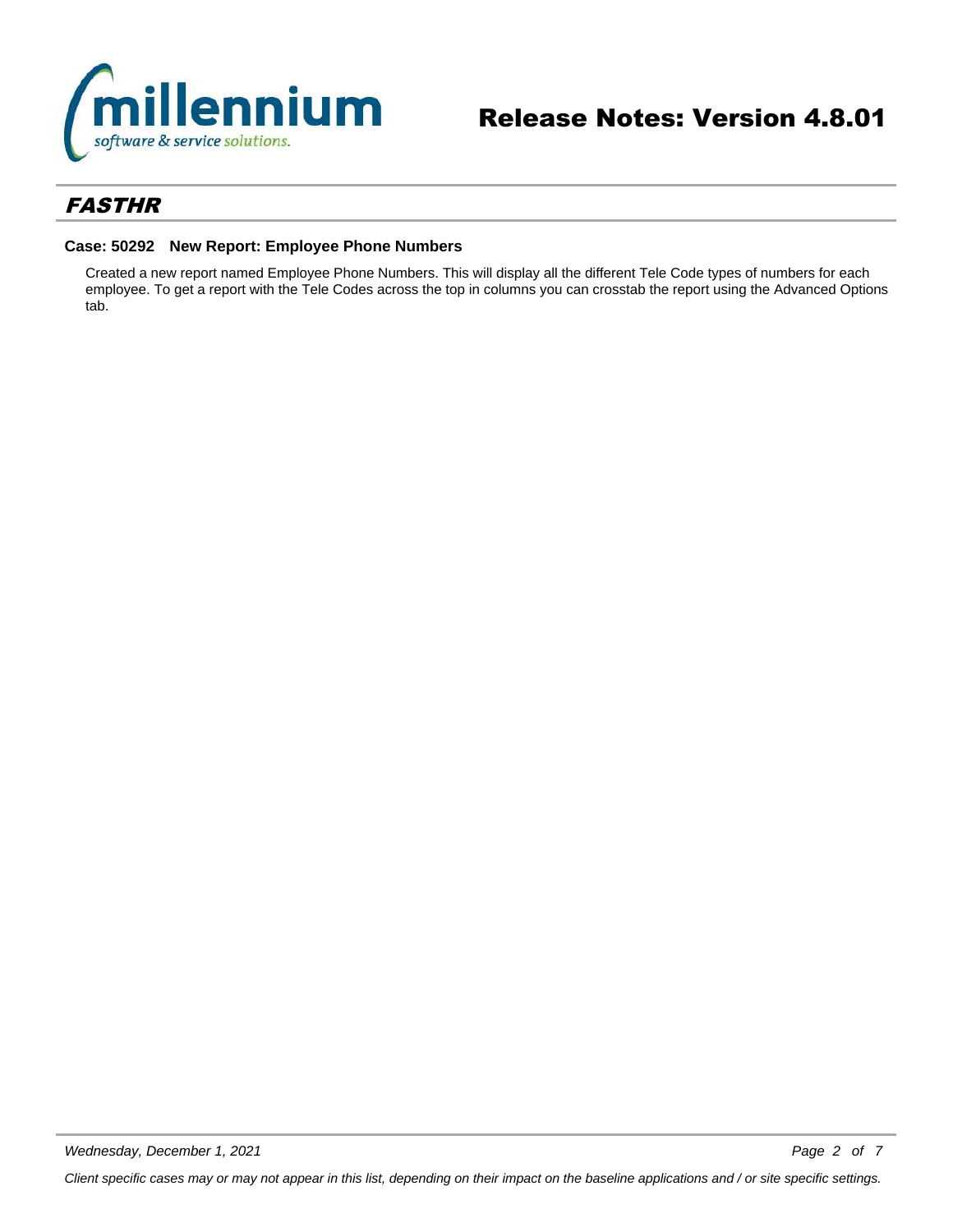

# *FASTPCARD*

## **Case: 50012 Configuration Setting to prevent submission for approval if no attachments are present**

Created a new configuration setting #797: "Require attachments when submitting for approval? (Y/N)" (default value = N).

When this is set to Y users will not be able to submit for approval unless there is at least one attachment.

# **Case: 50278 Cardholder electronic declaration**

Created two new optional messages for the Approval screen. These are blank by default, but if specified for your organization they will prompt the user with a popup "confirm" dialog when submitting for approval. These messages can be found under Administration -> Layout -> Application Text by searching for Page Name = Approval.

pgtxtLevel1ConfirmMessage will display when submitting from a user to an approver.

pgtxtLevel2ConfirmMessage will display when submitting for final/central approval.

If a message is blank nothing will happen. If a message is defined, for example: "I certify that these expenses are for University use." then the user will be forced to click "Ok" or "Cancel" when the message pops up.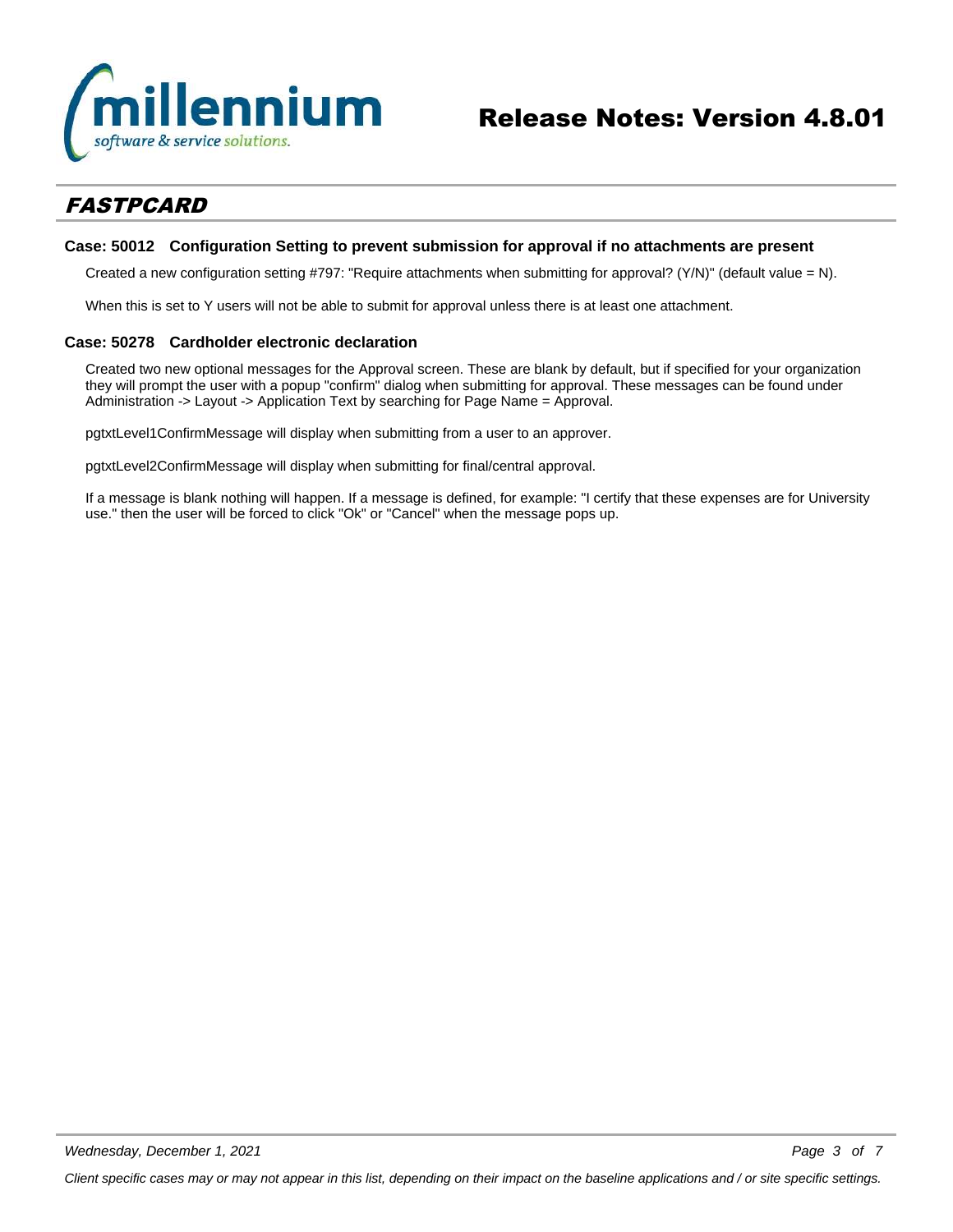

# Release Notes: Version 4.8.01

# *FASTSTUDENT*

# **Case: 49984 Add new gender and pronoun fields to existing reports**

Non-binary gender fields have been added to the following reports:

Admission Detail Info Admissions Admissions Archive Degree Applications Prospect Contact Personal Info Recruit Info Registration Detail Info Registration Count Summary Registration Count Detail Registration List of Students Registration Archive Report Student Medical Info

# **Case: 50101 Institutional Definition Errors**

In certain circumstances when wildcards are used or when multiple 'AND' lines are included, errors occur with institutional definitions. These issues have been resolved.

### **Case: 50120 Add Enroll Status to the All Registrations Report**

The Enrollment Status code has been added to the All Registration Records report. This is pulling from the warehouse object FASTSTU.SYNSTUDENT\_INFO and is populated with the value from SFBETRM\_ESTS\_CODE, unless this value is blank. If it is blank that the warehouse will be populated with the value stored in Configuration Setting 435.

### **Case: 50178 Add approver Assigned To column to the Courses Not Approved report**

The approver that a course has been assigned to, to approve the grades, has been added to this report.

## **Case: 50184 Add Student Program and Minor options for Institutional Definitions**

Added the option to use student programs and/or minors in institutional definitions. Also updated how major, department, degree, and concentration institutional definitions work to search all values if they have more than one for the term.

## **Case: 50203 Student Info Warehouse table issue**

Join to pull current academic standing in query populating the SYNSTUDENT\_INFO warehouse table changed to a left join.

# **Case: 50233 Building Room Listing**

Fixed bug in warehouse table query.

*Client specific cases may or may not appear in this list, depending on their impact on the baseline applications and / or site specific settings.*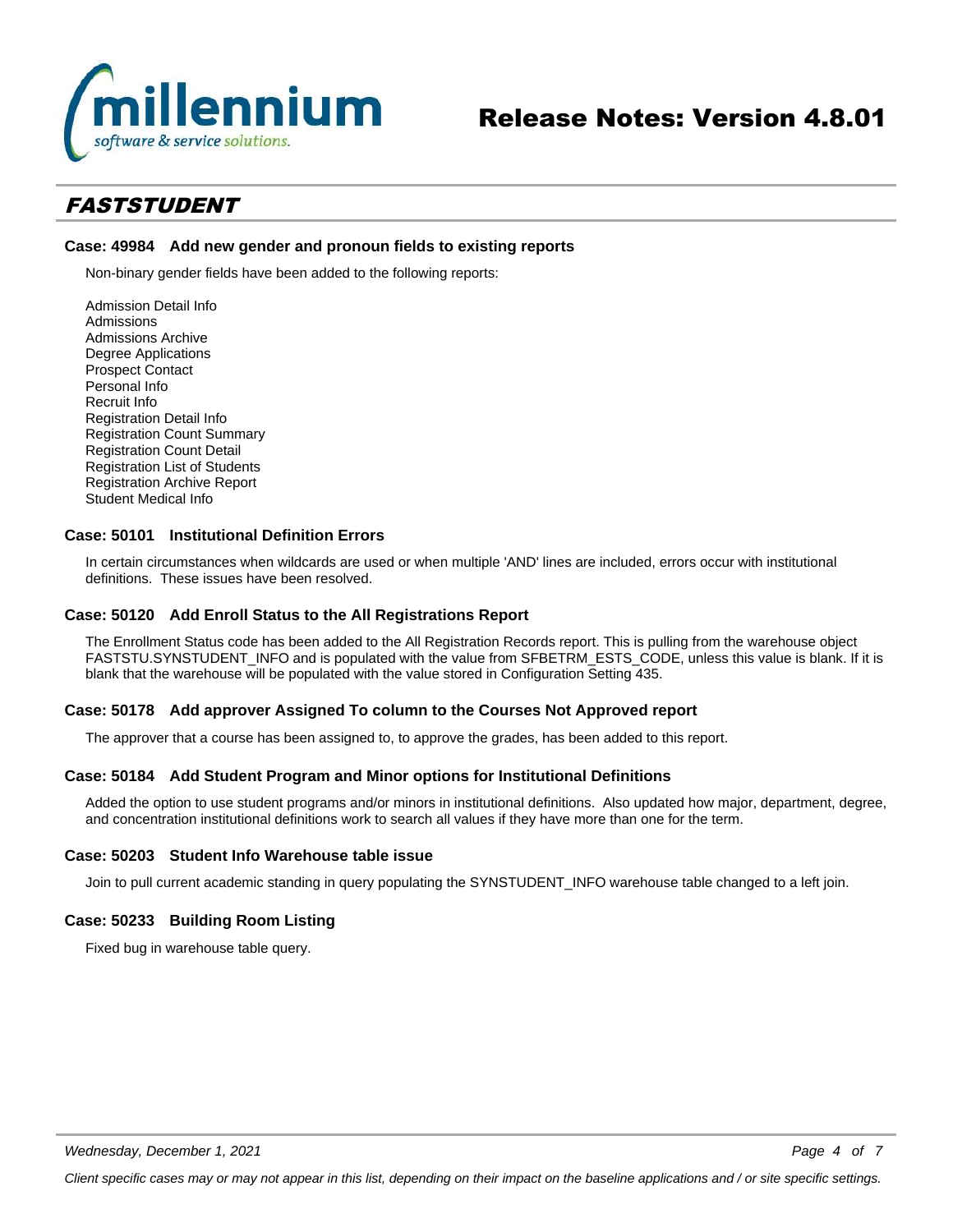

# Release Notes: Version 4.8.01

# **Case: 50240 Course Summary report: New Columns & Live Option**

The following columns have been added to the Course Summary and Enrollment Summary reports:

- Census Date
- Census Date 2
- Lab Hrs
- Lecture Hrs
- Other Hrs
- Prereq Check Mthd
- Schd Print Ind
- Sched Code
- Gradable Ind
- Weekly Hrs
- Billable Hrs

You can adjust whether new columns and/or filters are enabled via the Administration tab of the report(s).

The option to run the Course Summary report against live Banner data has also been added and is available for users with the 'Student - Live Reporting' role.

### **Case: 50277 Student Major, Minor, Concentration, Department filter issue**

When using major, minor, and concentration filters from reporting pages, some incorrectly pulled majors for one term past the end effective term. This issue has been resolved.

### **Case: 50283 Add additional columns to Prior College information report**

We have added Prior College GPA and Transfer Credits as optional columns to the Prior College report.

### **Case: 50342 Add Live Option to Recruit report & Update Admissions to honor live mode on certain filters**

Recruit Info report: The option to run against live ERP data is available for users with the 'Student - Live Reporting' role.

Admissions Info report: Updated so that when being executed in Live mode, filters also pull from live data.

### **Case: 50362 Transfer Course Detail Report - Live Reporting Option**

The option to run this report against live ERP data is now available for users with the 'Student - Live Reporting' role.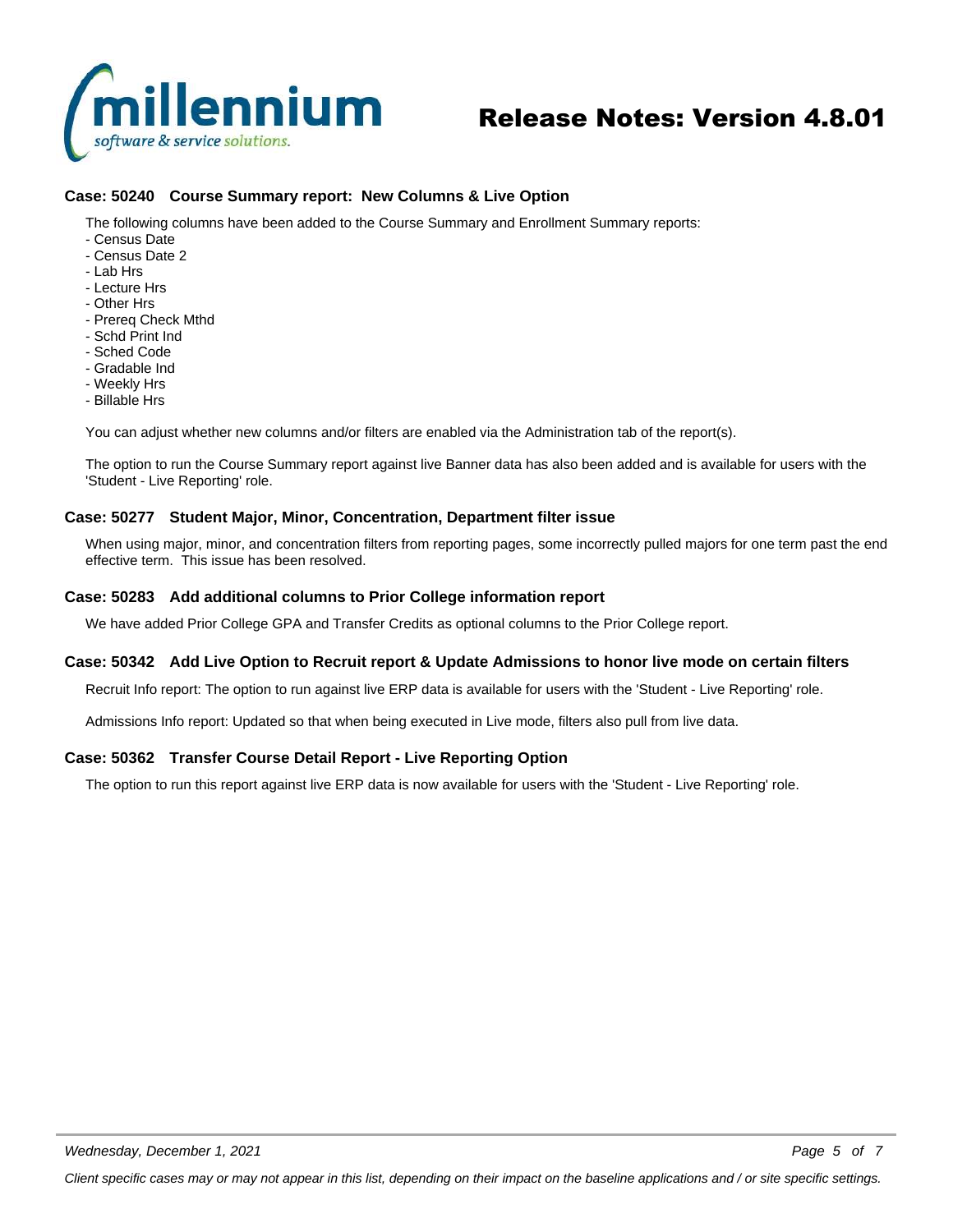

# Release Notes: Version 4.8.01

# **Case: 50403 Add fields to SYNDEGREE\_MAJOR\_LIST**

Multiple columns added to SYNDEGREE\_MAJOR\_LIST warehouse table and are now available to be added to the Degrees Granted report via Administration tab. MAJOR\_CODE\_2\_1, MINOR\_CODE\_2\_1, CONCENTRATION\_CODE\_2\_1, MAJOR\_CODE\_2\_2, CONCENTRATION\_CODE\_1\_3, MINOR\_CODE\_2\_2, CONCENTRATION\_CODE\_2\_2, CONCENTRATION\_CODE\_2\_3, DEGREE\_CODE\_DUAL, LEVEL\_CODE\_DUAL, DEPT\_CODE\_DUAL, COLLEGE\_CODE\_DUAL, MAJOR\_CODE\_DUAL, DEPT\_CODE\_1\_2, DEPT\_CODE\_2\_2, CONCENTRATION\_CODE\_121, CONCENTRATION\_CODE\_122, CONCENTRATION\_CODE\_123, CONCENTRATION\_CODE\_221, CONCENTRATION\_CODE\_222, CONCENTRATION\_CODE\_223, MAJOR\_DESC\_2\_1, MINOR\_DESC\_2\_1, CONCENTRATION\_DESC\_2\_1, MAJOR\_DESC\_2\_2, CONCENTRATION\_DESC\_1\_3, MINOR\_DESC\_2\_2, CONCENTRATION\_DESC\_2\_2, CONCENTRATION\_DESC\_2\_3, DEGREE\_DESC\_DUAL, LEVEL\_DESC\_DUAL, DEPT\_DESC\_DUAL, COLLEGE\_DESC\_DUAL, MAJOR\_DESC\_DUAL, DEPT\_DESC\_1\_2, DEPT\_DESC\_2\_2, CONCENTRATION\_DESC\_121, CONCENTRATION\_DESC\_122, CONCENTRATION\_DESC\_123, CONCENTRATION\_DESC\_221, CONCENTRATION\_DESC\_222, CONCENTRATION\_DESC\_223, MINOR\_DESC\_1, MINOR\_DESC\_2,

CONCENTRATION\_DESC\_2

*Page 6 of 7*